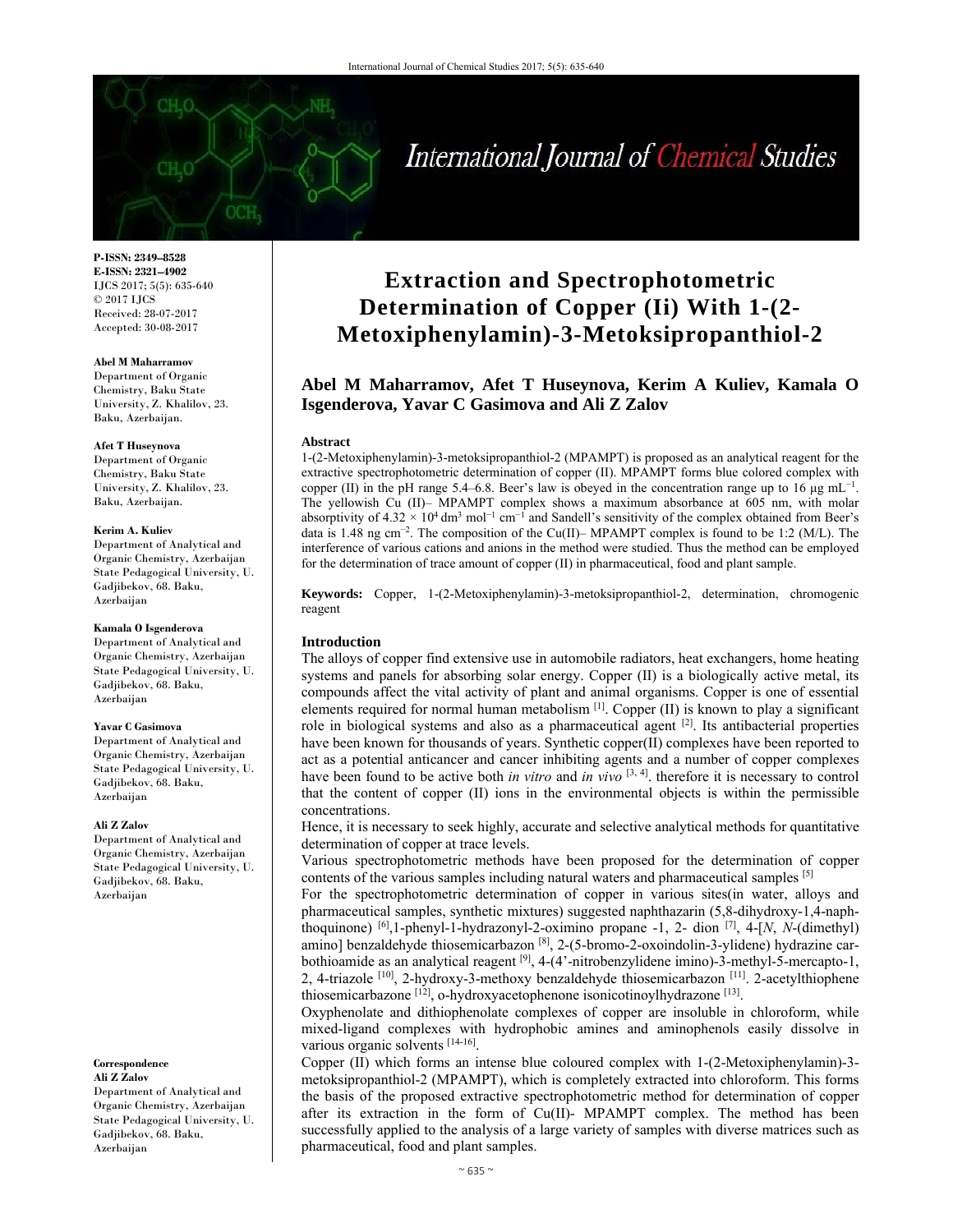# **2. Materials and Methods**

# **2.1. Reagents and Apparatus**

The stock solution (1mg / ml) of Copper (II) was prepared by dissolving weighed amount of Copper Sulphate (CuSO4) in doubly distilled deionized water [17]**.** More dilute standard solutions were prepared from this stock solution as and when required.

Solutions of MPAMPT in chloroform (0.01M) were used.

 To create the optimal acidity, 0.1M solutions of KOH and HCl or ammonium acetate buffers were applied. Acetate buffer solution, prepared by mixing of 2 mol x  $L^{-1}$  aqueous solutions of CH<sub>3</sub>COOH and NH<sub>4</sub>OH.

The stock solution of various metal ions and anions were prepared by dissolving the appropriate metal salts in distilled water or with suitable dilute acids and making up to a known volume. The extractant was purified chloroform.

The absorbance of the extracts was measured using a Shimadzu UV1240 spectrophotometer and KFK 2 photocolorimeter (USSR). Glass cells with optical path of 5 or 10 mm were used. pH of aqueous phase was measured using an I-120.2 potentiometer with a glass electrode. Muffle furnace was used for dissolution of the samples. The process of thermolysis of the compounds was studied using derivatograph system «ShimadzuTGA-50H». IR spectra were recorded on a spectrophotometer "Specord M80" (Germany).

# **2.3. General procedure**

# **2.3.1. General procedure for the determination of Copper**

Portions of stock solutions of Copper (II) varying from 0.1 to 1.0 mL with a 0.1-mL step, a 2.0 mL portion of a 0.01 M solution of MPAMPT, and a 2.5 mL portion of a 0.01M solution of Am were placed in to calibrated test tubes with ground-glass stoppers (the volume of the organic phase was 5 mL). The required value of pH was adjusted by adding 0.1M NaOH.

The volume of the aqueous phase was increased to 20 mL using distilled water. In 10 minnute after the complete separation of the phases, the organic phase was separated from the aqueous phase and the absorbance of the extracts was measured on KFK-2 at room temperature and 590 nm  $(l=0.5cm)$ .

#### **2.3.2. Procedure for Determination of Cu (II) in Pharmaceuticals samples**

Boiling with 10 ml of aqua regia dissolved 0.5gm of Pharmaceuticals samples. The solution was evaporated to dryness and the residue was dissolved in 10 ml of 1M HCl filter, if required and resulting solution was diluted to 100 ml with doubly distilled water. The working solution was prepared by appropriate dilution of stock solution. From an aliquot of this solution 1 ml was analysed for Cu(II) by the procedure as described earlier.

# **2.3.3. Determination of copper in plant**

A portion of beans (10 g) was crushed and dried in a porcelain dish at 105 °C. The dry residue is heated in a muffle furnace at 500°C. The ash was dissolved in diluted (1: 1) HNO<sub>3</sub> and evaporate to moist salts, which are then dissolved in water, filtered into a volumetric flask of 100 ml. The copper content is determined with MPAMPT

#### **2.3.4. Determination of copper in the gelatin**

5 grams of gelatin in a porcelain dish soak 50 ml of distilled water for 2-3 hours. By the swollen gelatin was added 25 mL  $(1: 1)$  HNO<sub>3</sub> and heated in a boiling water bath for 2 hours. The solution was filtered and neutralized with NH4OH (1: 1) was transferred into a volumetric flask of 50 ml. In solution, the copper content is determined with MPAMPT as well as dyetyldytyokarbamate.

#### **3. Results and Discussion**

The reagent solution in chloroform has a yellowish color. The maximum light absorption is observed at 370 nm. Structure of ligand was confirmed by using IR spectra [18, 19, 20].

IR (КВг): 3410 см<sup>-1</sup> v (NH), 3045 см<sup>-1</sup> v(CH), 2565см<sup>-1</sup>  $v(SH)$ , 2968 и 2875 см<sup>-1</sup>  $v$ (-CH<sub>3</sub>), 1570см<sup>-1</sup> δ(C<sub>6</sub>H<sub>5</sub>), 1380 см<sup>-</sup>  $1 \delta_{\text{as}}$  (-CH<sub>3</sub>). The chemical structure of the reagent is shown in Fig.1.

$$
CH3-O-CH2-CH-CH2-NH2\longrightarrow
$$
  
\n
$$
CH3-O-H2-CH2-NH2
$$

Figure 1. The chemical structure of MPAMPT

Cu(II) reacts with MPAMPT and gives a blue colored complexes. These complexes are soluble in non-polar solvents.

#### **3.1. The choice of the extractant**

The extraction of the complex has been tried with several solvents: chloroform, 1, 2-dichloroethane, tetrachloromethane, dichloromethane, benzene, chlorobenzene, toluene, xylol, butanol, isoamyl alcohol, cyclohexane, ethyl acetate, isobutanol, isoamyl acetate and their mixes. Extractibility of complexes was estimated in coefficient of distribution and extent of extraction. Thus basicity of amines has no noticeable impact on conditions and extraction of complexes. Fast division of layers and the maximum value of molar coefficient of absorption were received at extraction of complexes by chloroform. After a single extraction with chloroform, 97,6% of copper was extracted as an colored complex (in a case the dichloroethane and carbontetrachloride was removed 95,7 % of Copper). Further researches were conducted with chloroform. The concentration of Copper in the organic phase was determined with rubeanic asid  $^{[21, 22]}$  by photometric measurements afterback extraction, while in the aqueous phase it was determined by the difference.

# **3.2. Extraction as a function of pH**

Change in pH affected the complexation of Cu(II)– MPAMPT. Therefore, the absorbance of complex was studied between pH 1 to 10 by using dilute HCl and NaOH solutions. The absorbance values of extracted complex were measured. The maximum absorbance was obtained in the pH range 5.4 to 6.8(fig. 2). Beyond this pH range, the observed absorbance values were lower. Thus further extraction and determination carried out at 6.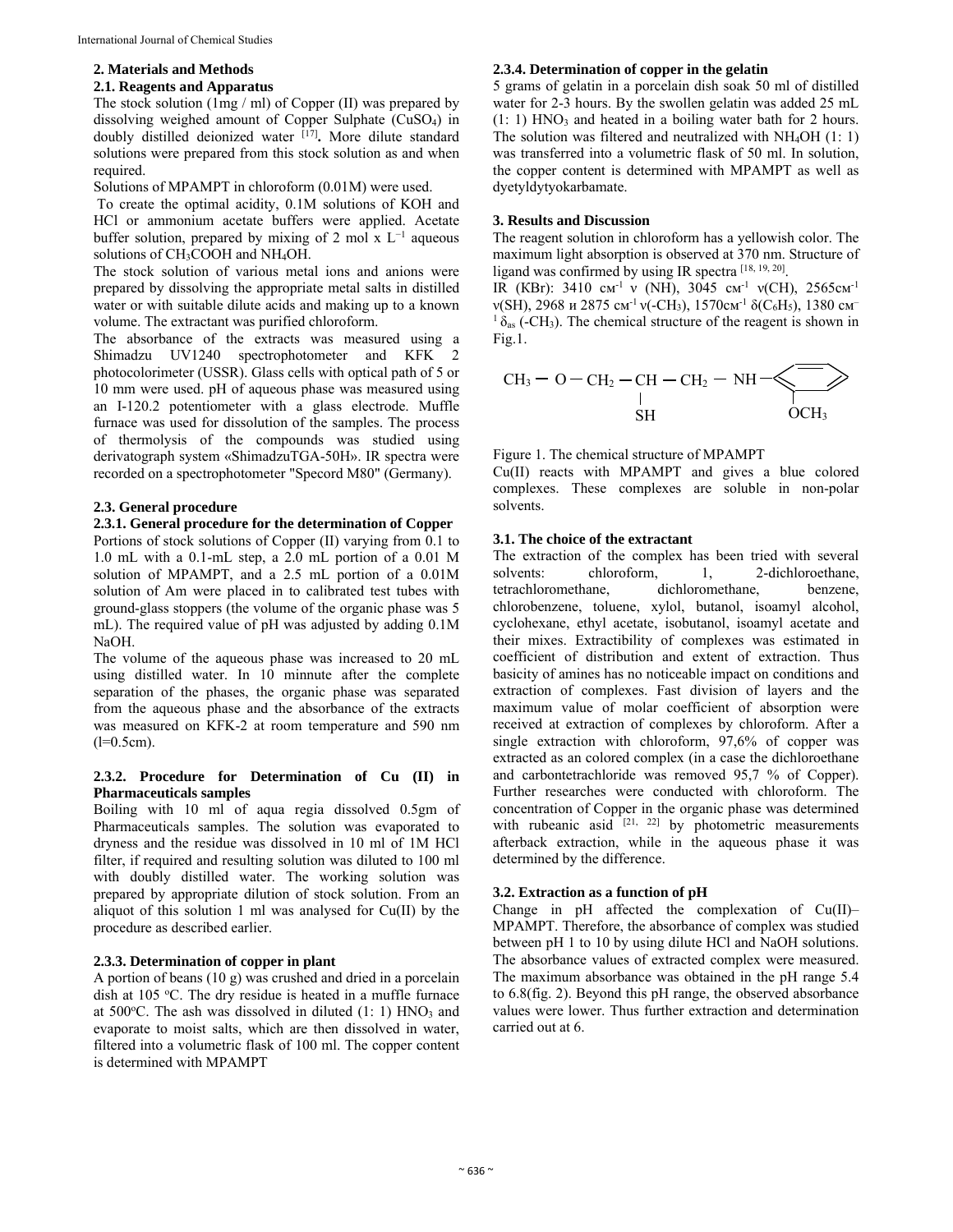

**Fig 1:** Absorbance of mixed-ligand complexes as a function of the pH of the aqueous phase  $C_{Cu} = 1.875 \times 10^{-5}$  M; C MPAMPT = 5.0×10 <sup>4</sup>M, KΦK-2,  $λ=590$  nm, l=0.5 cm

#### **3.3. Absorption spectrum**

1-(2-Metoxiphenylamin)-3-metoksipropanthiol-2 forms a sparingly soluble complex with copper (II). The complex can readily be extracted quantitatively into chloroform in the pH range 5.4–6.8 absorption maximum in the visible region at 605 nm (fig. 3). The reagent has a negligibly small It is evident from the spectrum that the blue solution of the complex in chloroform shows an absorbance at the *λ*max of the complex and, hence, does not interfere with the determination of copper. Thus, further absorbance measurements of the complex were made at 590 nm.



**Fig 2:** Absorption of complex Cu – MPAMPT  $C_{Cu} = 1.875 \times 10^{-5}$ М; С <sub>МРАМРТ</sub> = 5.0×10<sup>-4</sup>М, Shimadzu UV1240, l=1см.

#### **3.4. Effect of reagent concentration and of shaking time**

For the formation and extraction of complex, a 10-15-fold excess of complexing reagent is required; for example, theoptimal conditions for formation and extraction of these compounds are provided by  $5.0\times10^{-4}$  M MPAMPT. However it was found that the presence of excess of the reagent solution does not alter the absorbance of the color reaction. Under optimum conditions the absorbance of the complex formed in the aqueous phase after equilibration with toluene

increased initially and then achieved a constant and maximum value for 10–180 s. Therefore, 30 s was selected as the optimum equilibration time for each extraction during further studies and has been used in the proposed procedure. Based upon the above study optimum conditions providing maximum, stable and reproducible absorbance values were selected and incorporated in the proposed procedure.The equilibration time of 3.0 minute is sufficient for the quantitative extraction of Copper. The stability of colour of the Cu(II)- MPAMPT complex with respect to time shows that the absorbance due to extracted species is stable up to 36 hours, after which slight decrease in absorbance is observed.

#### **3.5. Stoichiometry of the complexes and the mechanism of complexation**

The stoichiometry of the Cu(II): MPAMPT complex was determined by Starik-Barbanel relative yield method, equilibrium shift method, crossed lines method and Asmus' methods  $[23]$ . It shows that the composition of Cu(II): MPAMPT complex is 1:2 (Fig 4).



**Fig 4:** Determination of the ratio of components by equilibrium shift method for Cu - MPAMPT  $\text{C}_{\text{Cu}}$  = 1.875  $\times 10^{5}$  M;  $\text{C}_{\text{MPAMPT}}$  $=5.0\times10^{-4}$ M, pH=6, λ=590 nm, KFK-2.  $\ell$ =1.sm.

The probable structure of the complex was supported by the IR spectra, in which absorption bands in the 3250-3620 cm-1 with a maximum at 3475 sm<sup>-1</sup> observed in the spectrum of MPAMPT, says that the -NH group is involved in the formation of the complex (Fig.4). The observed decrease in the intensity, absorption bands in the area 2580 sm-1 shows that the -SH groups involved in the formation of coordination bond. The (C-N) bands occur as a sharp peak in the ranges 1421 - 1431cm-1. Detection of the absorption bands at 1410 cm-1 indicates the presence of a coordinated -NH group [18-20]. New bands were observed between 400 - 600 cm-1 region in the complex, which were absent in the spectrum of ligand. The bands between 455 cm<sup>-1</sup> were assigned to stretching frequencies of  $v(Cu-S)$  and the band between 575 cm<sup>-1</sup> have been assigned to the stretching frequencies υ(Cu-N) respectively.

The iron content in the complexes was determined after their decomposition aqua regia photometrically using phenantroline. The purity of the compound was checked by the elemental analysis. Elemental analysis individually complexes are given in Table 1.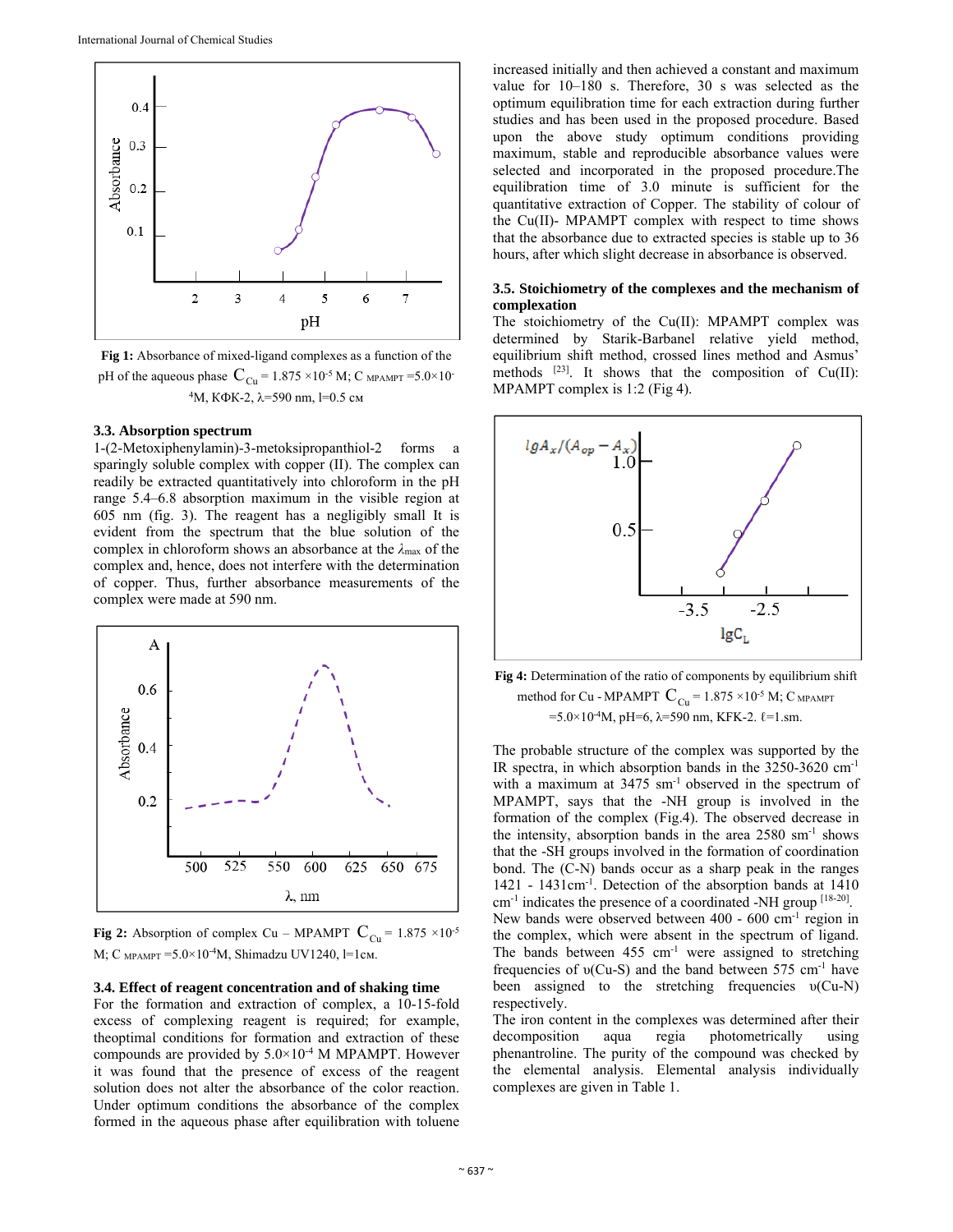| Compound | $\frac{6}{6}$ |       |       | N    | Cu                       |
|----------|---------------|-------|-------|------|--------------------------|
|          | Found         | 58.55 | 14.10 | 6.25 | $\overline{\phantom{a}}$ |
|          | Calculated    | 58.41 | 14.16 | 6.19 | ۰                        |
| $Cu - L$ | Found         | 51.21 | 12.48 | 5.37 | 12.48                    |
|          | Calculated    | 51.16 | 12.40 | 5.42 | 12.40                    |

**Table 1:** Elemental analysis of ligand L and complex Fe-L

Thermogravimetric study of the complex Cu- MPAMPT shown that thermal decomposition of the complex takes place in two stages: at 60-110°C water evaporates, at 430-500°Cdecomposed MPAMPT. The final product of the termolysis of the complex is CuO.

The stability constant of complex Cu(II)- MPAMPT was calculated and found to be  $\lg\beta = 12.84$  at room temperature. The sizes of equilibrium constant K ecalculated on a formula  $lgK_e = lg D - lg [Am]$  were presented in Table 4.

Additional experiments by the Akhmedly's method  $[24]$ showed that the complex exists in monomeric form in the organic phase (the obtained coefficient of polymerization γ was equal to 1.08).

In conclusion the analytical parameters pertaining to the proposed method are given in Table 4.

It was found using the Nazarenko method that Cu(II) in the complexes was present in the form of  $Cu^{2+}$ . The number of protons replaced by cobalt in one MPAMPT molecule appeared to be one [25, 26].

#### **3.6. Influence of foreign ions**

To evaluate the complex applicability for photometric determination of copper, we examined the influence of foreign ions and reagents.The tolerance limit of the ions shows minimum deviation  $(\pm 2 \%)$  in absorbance. Influence of a number of cations and anions on the accuracy of determination of Cu (II) was studied. Experiments were performed according to the recipe, by which established Calibration curves, with the only difference that a solution other than Cu (II) injected a certain amount of the corresponding ions.

The interference of various cations was removed by using suitable masking agents. The ions which show interference in the spectrophotometric determination of Copper were overcome by using appropriate masking agents. The effect of various ions and reagents on the extractionspectrophotometric determination of 30 mg copper (II) is summarised in Table 2. It can be assumed that large amounts of alkaline ions, alkaline-earth ions,  $CI<sub>1</sub>$  $Br^-, SO_3^{2-}, SO_4^{2-}$ , NO<sub>2</sub>, NO<sub>3</sub> and  $C_2O_4^{2-}$  Tartrate,

citrate, F, J, CN, thiourea interfere determination of Cu(II). Co(II). Ni(II), Fe(II, III), V(IV,V), W(VI), Mo(VI), Ti(IV) and Mn(II) interfere determination of Cu(II). However, the interfering effect of some of these ions can be reduced by masking with oxalate, citrate or EDTA.

Interference of Fe(III) eliminated oxalic acid; Ti(IV) - tiron or sodium fluoride; Hg (II) ion -sulfit; Nb (V) and Ta (V) oxalic acid, and Mo(VI) and W(VI) - sodium fluoride and oxalic acid. When using a 1% solution of ascorbic acid does not interfere with determination Mn(VII), V(IV), Nb(V), Cr(VI), Mo(VI) и Fe(III). When using 0.01M oxalic acid definition not interfere V(IV), Nb(V), Ta(V), Cr(III), Mo(VI), W(VI) и Fe(III).

**Table 2:** Influence of interfering ions on the determination of copper (II) with MPAMPT (30.0 µg Cu added)

| Ion              | <b>Molar</b> excess | <b>Masking</b>   | Found       | $S_r$ |
|------------------|---------------------|------------------|-------------|-------|
|                  | of the ion          | agent            | $Cu, \mu g$ |       |
| Co(II)           | 60                  |                  | 30.1        | 0,05  |
| Ni(II)           | 60                  | Sodium cyanide   | 29.8        | 0,03  |
| Fe(II)           | 35                  |                  | 29.8        | 0,04  |
| Cd(II)           | 250                 |                  | 29.6        | 0,05  |
| $\text{Al(III)}$ | 200                 |                  | 29.7        | 0,02  |
| Fe(III)          | 40                  | Sodium Fluoride  | 30.5        | 0,05  |
| Zr(IV)           | 50                  |                  | 29.8        | 0,03  |
| W(VI)            | 45                  |                  | 29.8        | 0,04  |
| Hg(II)           | 38                  | $Na2S2O3$        | 30.2        | 0,05  |
| Ti(IV)           | 60                  | Sodium Fluoride  | 29.8        | 0,04  |
| V(IV)            | 30                  |                  | 29.8        | 0,06  |
| Mo(VI)           | 20                  | Citrate          | 30.5        | 0,04  |
| Cr(III)          | 120                 |                  | 30.4        | 0,04  |
| Nb(V)            | 50                  | Sodium Fluoride  | 30,3        | 0,03  |
| Ta(V)            | 50                  | Sodium Fluoride  | 29.5        | 0,04  |
| Pb(II)           | 25                  |                  | 30.3        | 0,05  |
| Pd(II)           | 10                  |                  | 29.2        | 0,04  |
| Pt(II)           | 10                  |                  | 30.4        | 0,05  |
| Ag(I)            | 25                  | Potassium iodide | 30.2        | 0,05  |
| $UO_2^{2+}$      | 50                  |                  | 29.5        | 0,06  |
| Bi(III)          | 50                  |                  | 30.5        | 0.05  |
| Acetate          | 110                 |                  | 30.2        | 0,05  |
| Tartarate        | 110                 |                  | 30.3        | 0,05  |
| Sulphate         | 125                 |                  | 29.9        | 0,02  |
| Thiourea         | 25                  |                  | 29,7        | 0,05  |
| Fluoride         | 110                 |                  | 30,5        | 0,06  |
| Thiosulphate     | 36                  |                  | 30.2        | 0,04  |

The proposed method compares favourably with the existing ones (Table 3) and offers the advantages of better simplicity, rapidity, sensitivity and selectivity.

**Table 3:** Comparative characteristics of the procedures for determining of copper

| <b>Reagent</b>                         | pH (solvent)               | $\lambda$ , nm | $\epsilon \times 10^{-4}$ |
|----------------------------------------|----------------------------|----------------|---------------------------|
| Dyétyldytyokarbamat <sup>[21,22]</sup> | 4-11(carbon tetrachloride) | 436            | 1.40                      |
| Cuproin <sup>[21, 22]</sup>            | 4-7(isoamyl alcohol)       | 546            | 0.64                      |
| Neokuproin <sup>[21,22]</sup>          | 3-10(isoamyl alcohol)      | 454            | 0.79                      |
| DTMP+Phen                              | 6.7-7.9 (Chloroform)       | 630            | 3.45                      |
| $DTMP + BPhen$                         | 6.6-8.1 (Chloroform)       | 635            | 4.37                      |
| $DTMP + Dip$                           | 6.5-7.7 (Chloroform)       | 629            | 3.28                      |
| <b>MPAMPT</b>                          | 5.4-6.8 Chloroform)        | 605            | 4.32                      |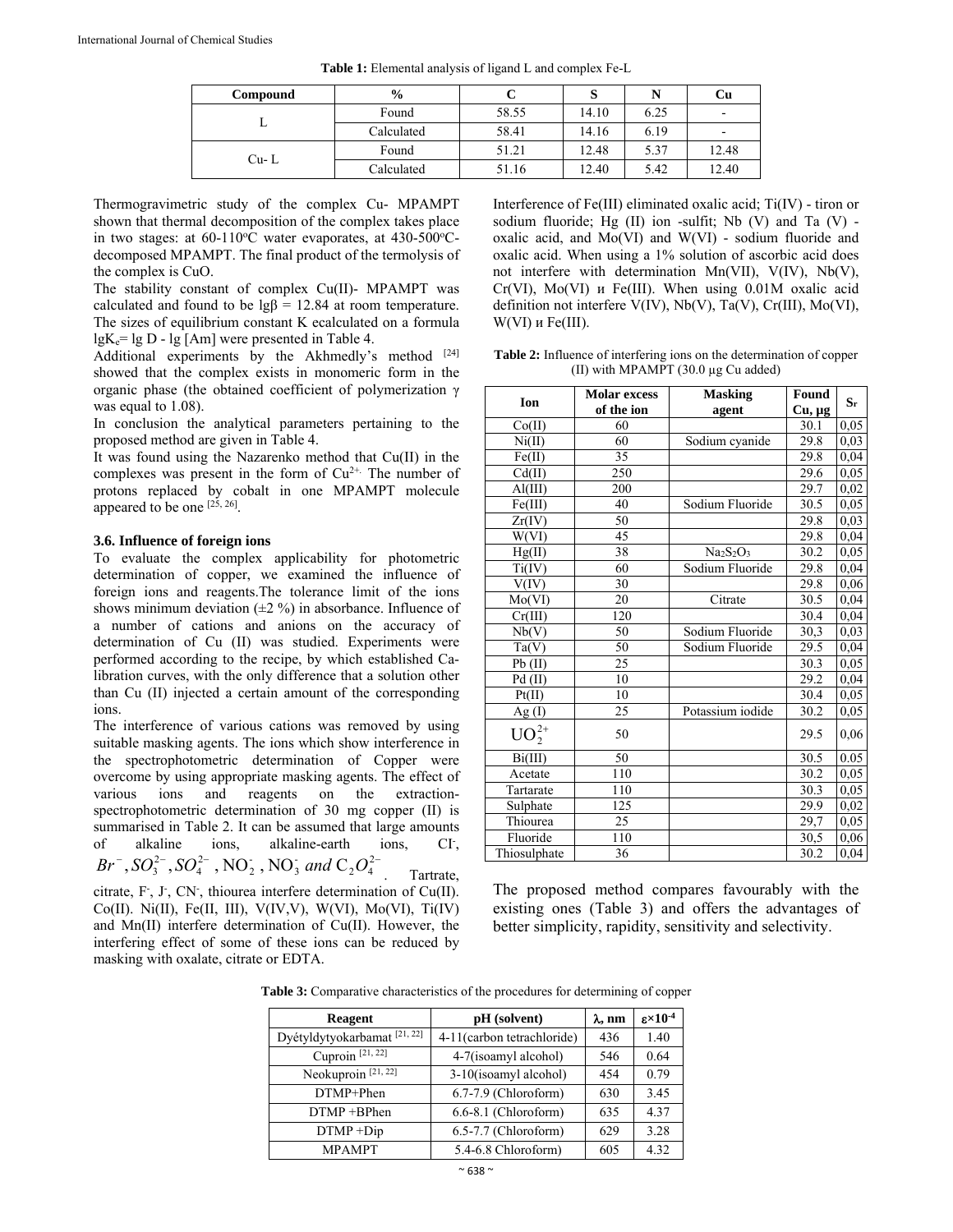#### **3.7. Beer's law and analytical characteristics**

**Table 4:** Optical characteristics, precision and accuracy of the spectrophotometric determination of Cu (II) with MPAMPT

| <b>Parameter</b>                                    | <b>Value</b>        |
|-----------------------------------------------------|---------------------|
| Color                                               | blue                |
| The pH range of education and extraction            | $3.0 - 9.0$         |
| The pH range of maximum extraction                  | 5.4-6.8             |
| $\lambda$ max (nm)                                  | 605                 |
| Molar absorptivity $(L \cdot mol^{-1} cm^{-1})$     | $4.32 \cdot 10^{4}$ |
| Sandell's sensitivity (ng·cm <sup>-2</sup> )        | 1.48                |
| $R_{\cdot}$ %                                       | 97.6                |
| The equation of calibration curves                  | $0.025 + 0.041x$    |
| Correlation coefficient                             | 0.9964              |
| lg ke                                               | 5.76                |
| Stability constant $(\beta)$                        | 14.5                |
| Beer's law range $(\mu g \cdot ml^{-1})$            | $0.05 - 16$         |
| Limit of detection (LOD): ng ·mL                    | 13                  |
| Limit of quantification (LOQ): ng ·mL <sup>-1</sup> | 42                  |

The adherence to Beer's law was studied by measuring the absorbance value of the series of solutions containing different concentrations of the metal ion. A linear calibration graph drawn between absorbance and the metal ion concentration indicates that Cu(II) may be determined in the range 0. 5-16  $\mu$ g/ml <sup>[27]</sup>. The equations of the obtained straight lines and some important characteristics concerning the application of the ternary complexes for extractivespectrophotometric determination of Cu(II) are listed in Table 4.

The proposed method compares favourably with the existing ones (Table 3) and offers the advantages of better simplicity, rapidity, sensitivity and selectivity [27].

In conclusion the analytical parameters pertaining to the proposed method are given in Table 4.

#### **4. Application**

The proposed method was successfully applied for the determination of copper from various pharmaceutical, food and in plant sample.The results found to be in good agreement with those obtained by the standard known method (Table 5 and Table 6).

| <b>Method</b><br><b>Sample</b> |                         | X(mg/tablet) | $RSD(\%)$ | $t_P \cdot S$<br>$\overline{X}$ +<br>∣n |
|--------------------------------|-------------------------|--------------|-----------|-----------------------------------------|
| Zincovit (Apex)                | Diethyldithio carbamate | 0.50         | 1.21      | $0.50 \pm 0.007$                        |
|                                | <b>MPAMPT</b>           | 0.51         | 1.21      | $0.51 \pm 0.007$                        |
| Multi vitamin capsule (A-Z)    | Diethyldithio carbamate | 0.88         | 0.95      | $0.89 \pm 0.009$                        |
|                                | <b>MPAMPT</b>           | 0.93         | 0.79      | $0.93 \pm 0.008$                        |
| Revital (Ranbaxy)              | Diethyldithio carbamate | 0.49         | 1.27      | $0.49 \pm 0.006$                        |
|                                | <b>MPAMPT</b>           | 0.52         | 1.15      | $0.51 \pm 0.006$                        |
| Supradyn                       | Diethyldithio carbamate | 0.98         | 0.92      | $0.98 \pm 0.009$                        |
|                                | <b>MPAMPT</b>           | 1.03         | 0.85      | $1.03 \pm 0.009$                        |

**Table 5:** Determination of Cu (II) in Pharmaceuticals samples (n=3, P=0.95)

**Supradyn:** calcium (phosphate Pantothenate) 51.3 mg, magnesium (phosphate, stearate, oxide) 21.2 mg,iron (carbonate, sulfate) 10 mg, manganese (sulphate) 0.5 mg, phosphorus (phosphate) 23.8 mg, Copper (Sulfate) 1 mg, Zinc (Sulfate) 0.5 mg, molybdenum0.1 mg.

**Multi vitamin capsule A to Z ns (alkem):** elemental copper 0.9 mg, elemental manganese 2 mg, elemental selenium 55 mcg, elemental zinc 10 mg.

**Revital (Ranbaxy):** zinc - 10 mg, ferrous fumarate - 17 mg, iodine - 0.1 mg, magnesium - 3 mg, manganese - 0.5 mg, calcium - 75 mg, copper - 0.5 mg, potassium - 2 mg.

**Zincovit (Apex):** selenium (50 mcg).manganese (0.9 mg), zinc (22 mg),copper (0.5 mg), chromium (chromic) (25 mcg), molybdenum (25 mcg).

| <b>Sample</b> | <b>Method</b> | $\overline{x}$<br>µg/kg | s      | $S_r$ | $t_P \cdot \overline{S}$<br>$\overline{X}$ $\pm$<br>$\sqrt{n}$ |
|---------------|---------------|-------------------------|--------|-------|----------------------------------------------------------------|
| Beans         | rubeanic acid | 6,05                    | 0,304  | 0,048 | $6,05\pm0.30$                                                  |
|               | <b>MPAMPT</b> | 5.93                    | 0.207  | 0.035 | $5.93 \pm 0.21$                                                |
| Gelatin       | rubeanic acid | 12,10                   | 0,508  | 0,042 | $12,10\pm0.53$                                                 |
|               | <b>MPAMPT</b> | 11.74                   | 0,305  | 0,026 | $11.74 \pm 0.32$                                               |
| Wheat bran    | rubeanic acid | 5.65                    | 0,198  | 0,035 | $5,65 \pm 0,21$                                                |
|               | <b>MPAMPT</b> | 5,33                    | 0,150  | 0.028 | $5.33 \pm 0.15$                                                |
| Rye           | rubeanic acid | 4.30                    | 0.1892 | 0.044 | $4.30\pm0.198$                                                 |
|               | <b>MPAMPT</b> | 4.15                    | 0.1618 | 0.039 | $4.15 \pm 0.170$                                               |

**Table 6:** Determination of copper in food (mg / kg).  $n = 6$ ,  $P = 0.95$ 

# **5. Conclusions**

The results obtained show that the newly developed method in which the reagent MPAMPT was used, can be effectively used for quantitative extraction and estimation of Cu(II) from aqueous media. Complex of copper(II) with MPAMPT have been investigated by spectrophotometric method. Extraction of complex is maximal at pH 5.4-6.8. The proposed method is quick and requires less volume of organic solvent. The optimal conditions for the formation and extraction of compound have been found and the ratios of components I the complexes have been determined.

The Beer's law was applicable in the range of 0.5-16µg/ml. A simple, rapid and sensitive methods proposed for the determination of trace amounts of copper. The method is very precise, faster and simpler than other methods. The proposed method was successfully applied for the determination of copper from various pharmaceutical, food and in plant sample. The obtained by independent methods similar values